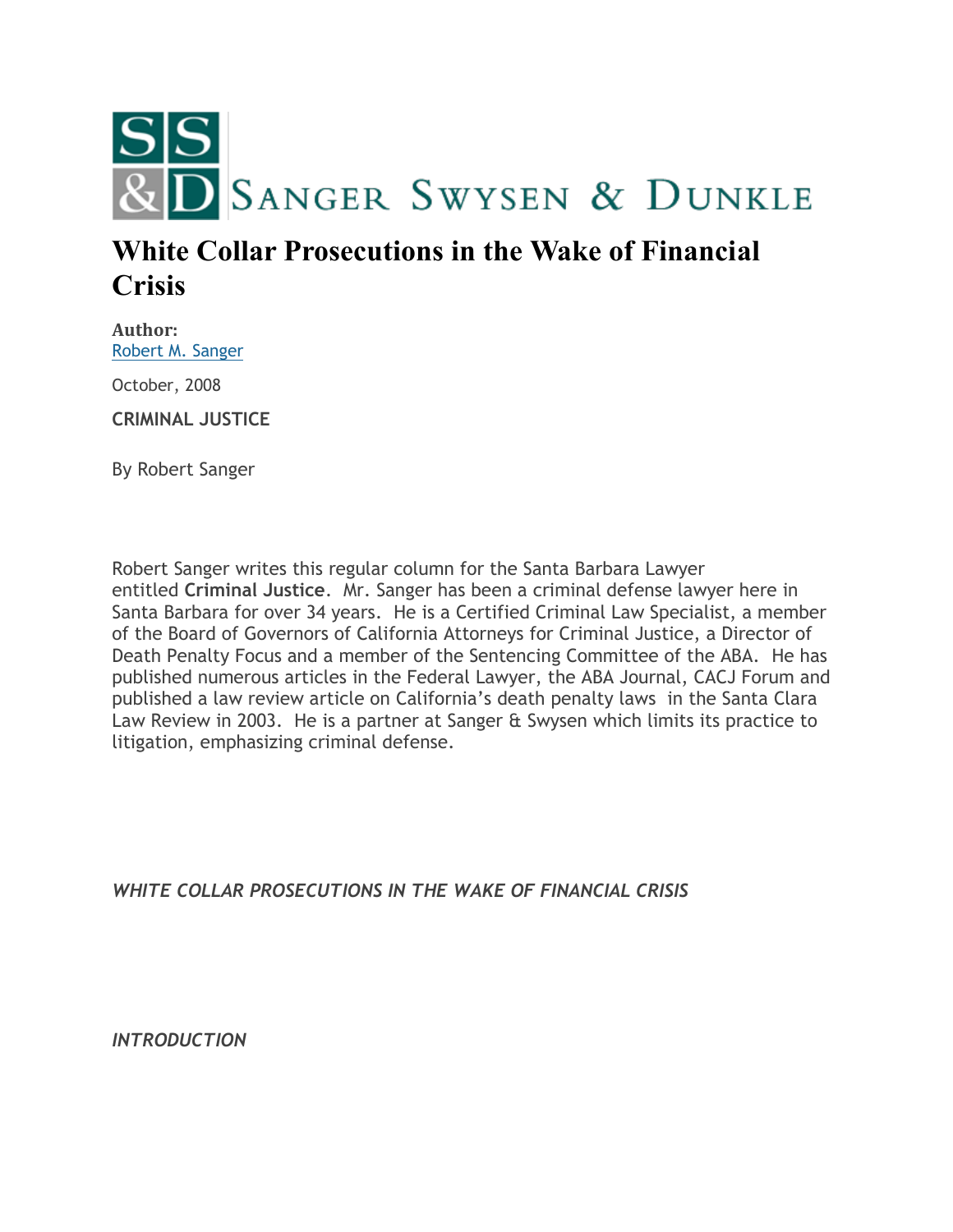The Attorney General of the United States first announced new FBI investigations relating to the failed companies at the heart of the Wall Street economic crisis and then announced that he did not expect that the companies would actually be prosecuted. By the time you read this article we will know who the next President will be. Perhaps the Attorney General – and the economy – will have taken yet new unexpected turns. Are the CEO's and decision makers of the big firms facing prosecution, even if the corporations are not? Time will tell.

However, it is a certainty that major waves of white collar prosecutions will proceed at other levels throughout American business including locally. These will not be for causing the demise of Wall Street but for ordinary business transactions. Whenever there is an economic turndown, let alone a crisis, allegations of fraud follow. Just as we saw in other times of economic stress, when people lose money, they look for blood. This certainly occurred in the late 80's and early 1990's and we can anticipate it here.

## *WHITE COLLAR CRIME AND ECONOMICS*

Federal economic white collar crime can be reduced to a handful of offenses which are popular with federal prosecutors: Fraud against the public (including, wire fraud, mail fraud and securities fraud) and, fraud against banks. There are other statutes, such as money laundering, conspiracy, false statements and RICO, which come into play in prosecuting the underlying allegations of fraud. And, there are other offenses which are tangentially related to these economic crimes, such as threats to public officials, bribery, conflicts of interest and tax fraud. But, at the bottom, there is the concept that the business practices of companies or individuals, where money was lost, are responsible for someone losing the money.

The rate of economic white collar crimes is not measurable except to the extent that prosecutions ensue. While there are reporting problems with all sorts of crime, there is some basis for knowing whether there are more homicides or bank robberies in a community. It does not matter whether or not the crimes are solved, let alone someone prosecuted, you can keep track. Economic white collar crimes are often not identifiable unless there is an actual prosecution. Having said that, why do we expect more *prosecutions* for white collar offenses?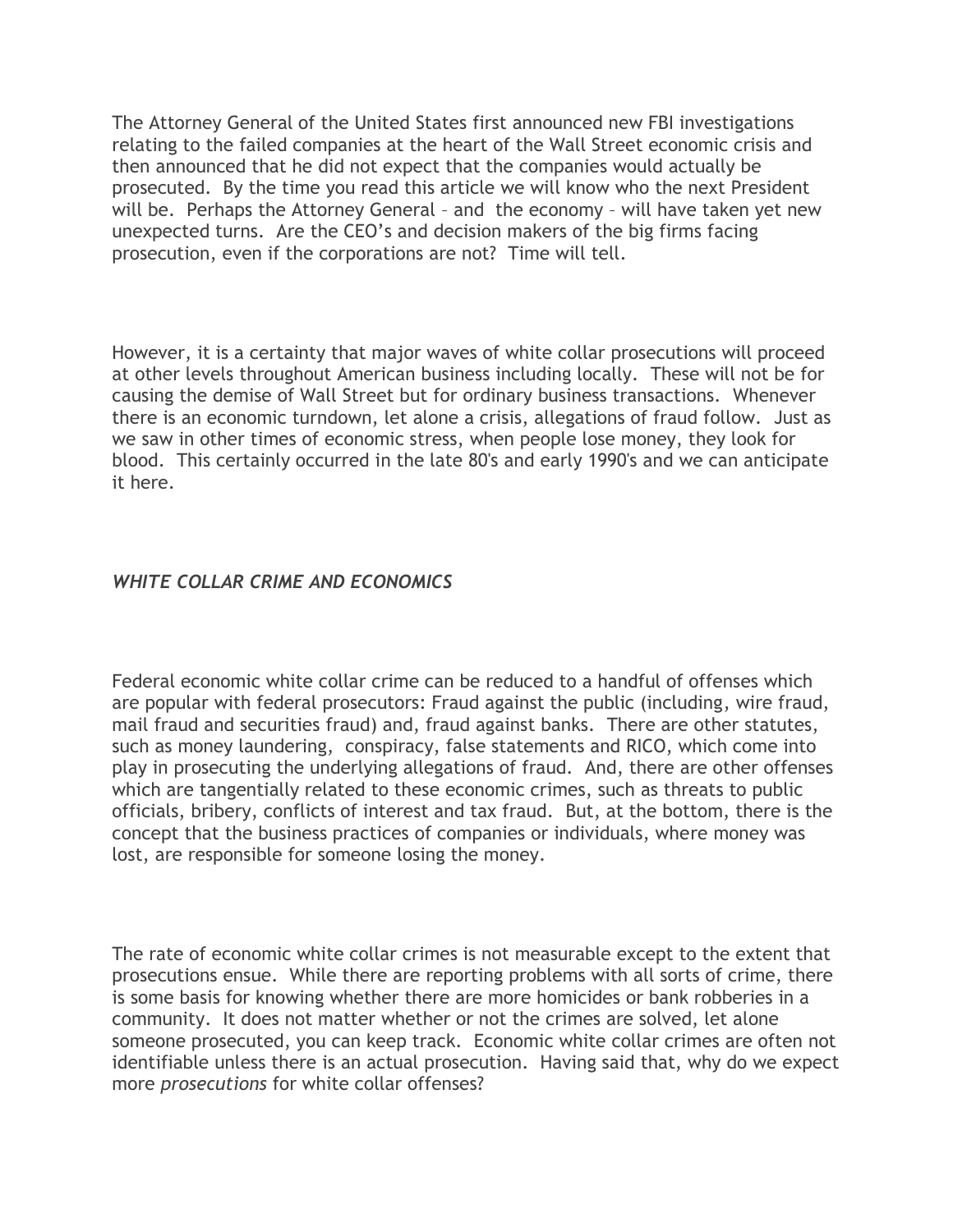First, there is a great deal of prosecutorial discretion at the law enforcement level and within the United States Attorney's Office. These offenses are not defined in clear terms. They usually involve an after-the-fact evaluation of what went wrong. An element of the various fraud offenses, false statements and tax fraud is materiality. Materiality must be proven beyond a reasonable doubt but it is subject to pre-indictment discretionary analysis.

Second, what may be considered material to an investor when he or she loses his or her life savings is different than what would be considered material if the same investor had made high returns. In other words, the same business conduct may go entirely unreported if the investors are making money but may give rise to prosecution if there is a loss. Even in relatively stable economic times, the evaluation of materiality is often a back extrapolation from loss.

Third, economic crisis – even a mild recession –can trigger losses and, therefore, the scrutiny of ordinary business transactions. For instance, in the late 80's the corporate raiding and junk bonds caused a crisis. Law firms specializing in mergers and acquisitions gave way to law firms specializing in criminal defense. The Milken and Boesky prosecutions got headlines at the top but there were countless others who were prosecuted in much more ordinary business circumstances as a result of the downturn.

Again in the early 1990's we saw prosecutions for fraud among major real estate developers. While property values increased in the 1970's and 80's, investors could buy up land cheaply, be fairly undisciplined in their development strategy and still sell their projects for a substantial profit. Inflation in property values was the friend of many a real estate developer. When the value of both residential and commercial real property stopped inflating and a recession ensued, these same developers came under scrutiny for the same business practices they had employed during the "boom." The materiality of misrepresentations or omissions became more significant (or, perhaps, significant for the first time) when investors lost money.

As we all know, there has been criticism for sometime of the obscene profit taking, giant CEO salaries and golden parachutes on Wall Street and elsewhere, as well as subprime lending and irresponsible credit practices that led to the crisis this fall. In fact, during the last two years, there has been more criticism than action. However,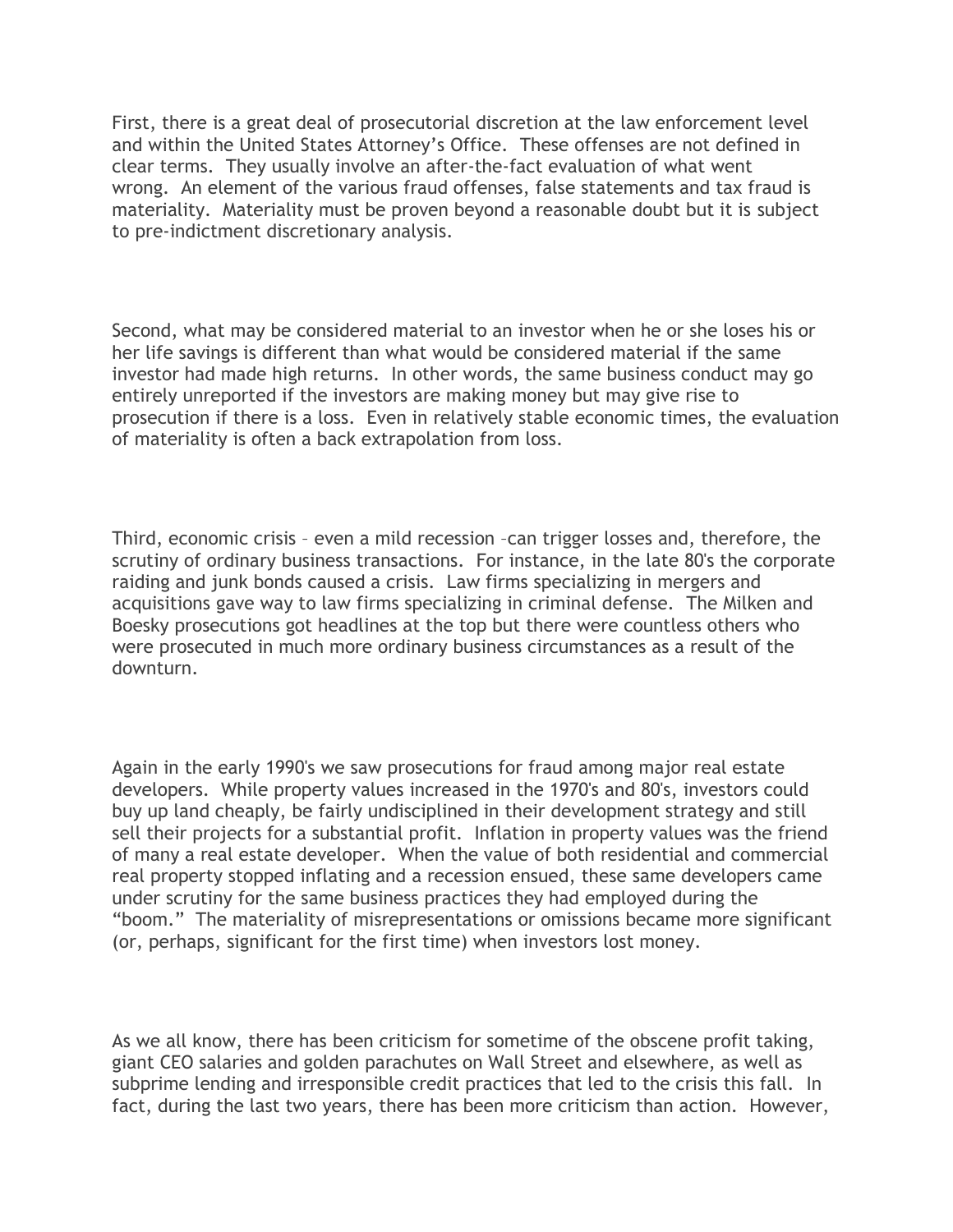it is safe to predict, that the Wall Street crisis of September and its aftermath will kick fraud prosecutions into high gear at both the federal and state levels. In fact, the prediction is that, other than a few national "show trials," the brunt of prosecutions will fall on local and regional businesses and their CEO's and decision makers. In that regard, corporate, transactional and white collar defense counsel have to be prepared.

## *CORPORATE BOOKS AND RECORDS AND CORPORATE INTERNAL INVESTIGATIONS*

Corporate counsel cannot go back and falsify books and records. However, they can make sure that everything is up to date, in good order and properly preserved. It is critical that all corporate records, including minutes of shareholders meetings, correspondence, e-mails and other corporate records be maintained properly. We all have been shocked at how lax some operations are. This is true in national corporations as well as more local ones. In this particular economic crisis, our clients should be ready for civil litigation and the possibility of a criminal investigation.

In addition, remember, as discussed in this Column many times, that corporate internal investigations can be critical to continuing in business and avoiding indictment. If there is an indictment, a proper corporate internal investigation can limit who will be prosecuted. It can also avoid charges of obstruction of justice (either as a substantive charge or a sentencing enhancement) and can mitigate punishment including disgorgement and monetary penalties. Of course, as also suggested in this *Column*, the government has made excessive demands of corporations and only recently backed off of some of them. For instance, until recently, the Attorney General had been discouraging the compensation of counsel for officers and employees by the corporation and had also been requiring attorney client privilege waivers. These practices are not dead and, for the purpose of this month's *Column*, suffice it to say that corporate internal investigations constitute an art form which continues to evolve.

*THE RESPONSE OF CORPORATIONS, CEO'S AND DECISION MAKERS WHO COME UNDER INVESTIGATION*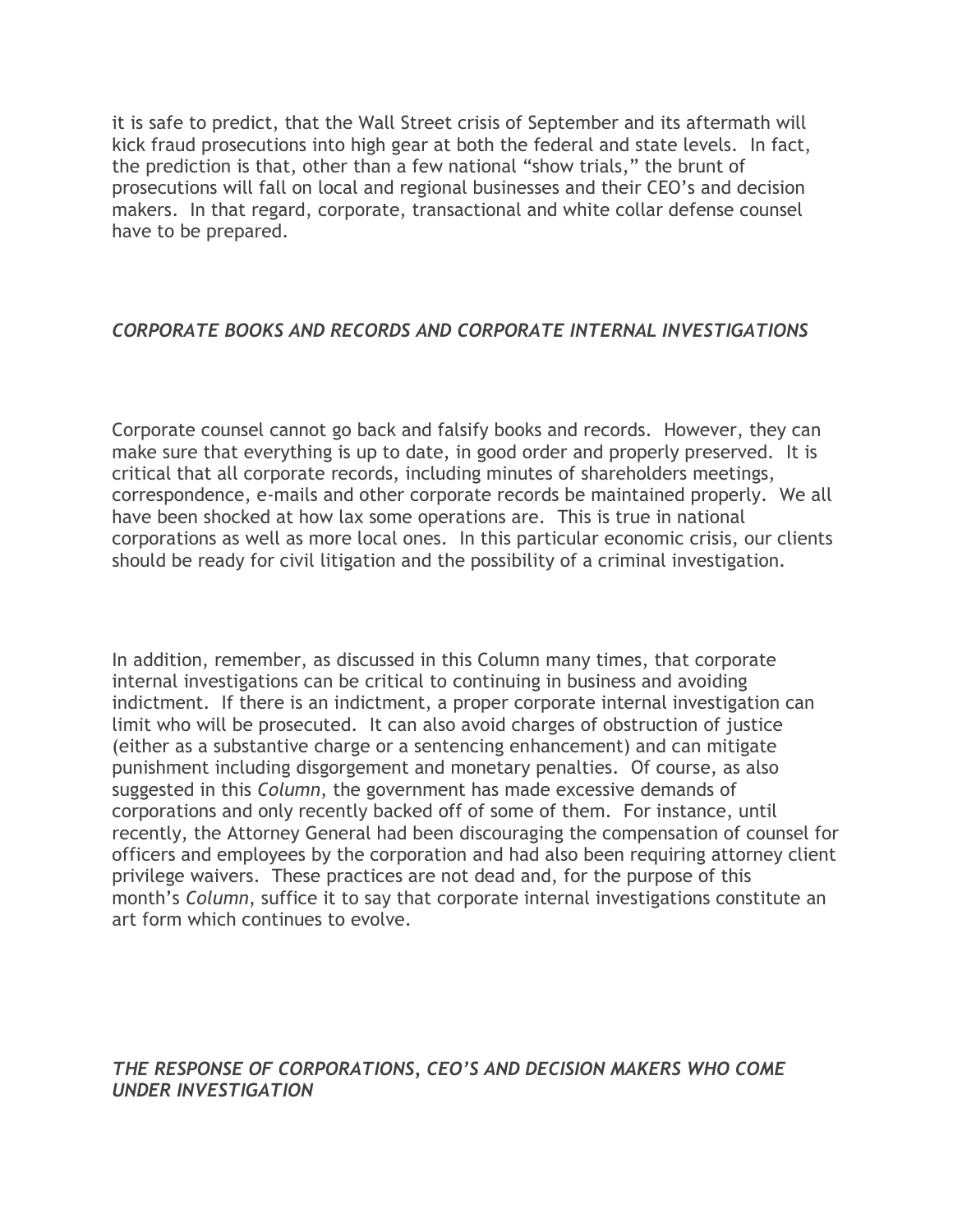All counsel – business, transactional, in-house and outside corporate counsel – involved with corporations and businesses have to be ready to respond to the first indication of a criminal investigation. It bears repeating in this *Column* that preindictment intervention can be all important. The investigation can be limited, losses checked, an indictment avoided entirely or, at the least, a defense begun before the Speedy Trial Act kicks in. The strategy of getting in early and talking with the Agent and the AUSA can be particularly important in the fraud investigations where the conduct is susceptible to various interpretations.

Prosecutors often learn more about their case and decline to prosecute when it appears that there may be a valid defense. Sometimes additional information about the true nature of the disclosures or about self-dealing of alleged victims can have the result of avoiding indictment. Prosecutors are also interested in defenses, such as reliance on the advice of counsel, before making a final decision. Ultimately, of course, defense counsel has to determine how much information to disclose preindictment, when to do so and how to do it. Often, however, contextualizing the alleged conduct can have a salutary effect.

Nevertheless, I would expect that quite a number of people and companies, on and off Wall Street, will be getting target letters from the government. Alan Dershowitz, in a cynical article in Forbes Magazine, $\mu$  predicts a boom in business for Wall Street firms which handle white collar cases. He also says that firms with former AUSA's on board will attract more clients (probably true but not necessarily warranted) and that firms will be running in and pleading their clients guilty in exchange for cooperation agreements. Unfortunately he is probably right that this will happen, whether or not it is proper. As alluded to above, the government wants to encourage corporations to roll over on officers and employees. Similarly, individuals are encouraged to roll over on each other. This is not always in the interests of justice.

The fact is that many cases can be defended successfully if handled properly. Lawyers who handle white collar criminal defense seriously have all been appalled to see a subject/target agree to plead guilty to something in exchange for cooperation only to find that no one else in the case ever got convicted. Prosecutors sometimes complain, internally to be sure, that they "bought the wrong person's testimony." It is not a result that they want and justice is certainly not served by